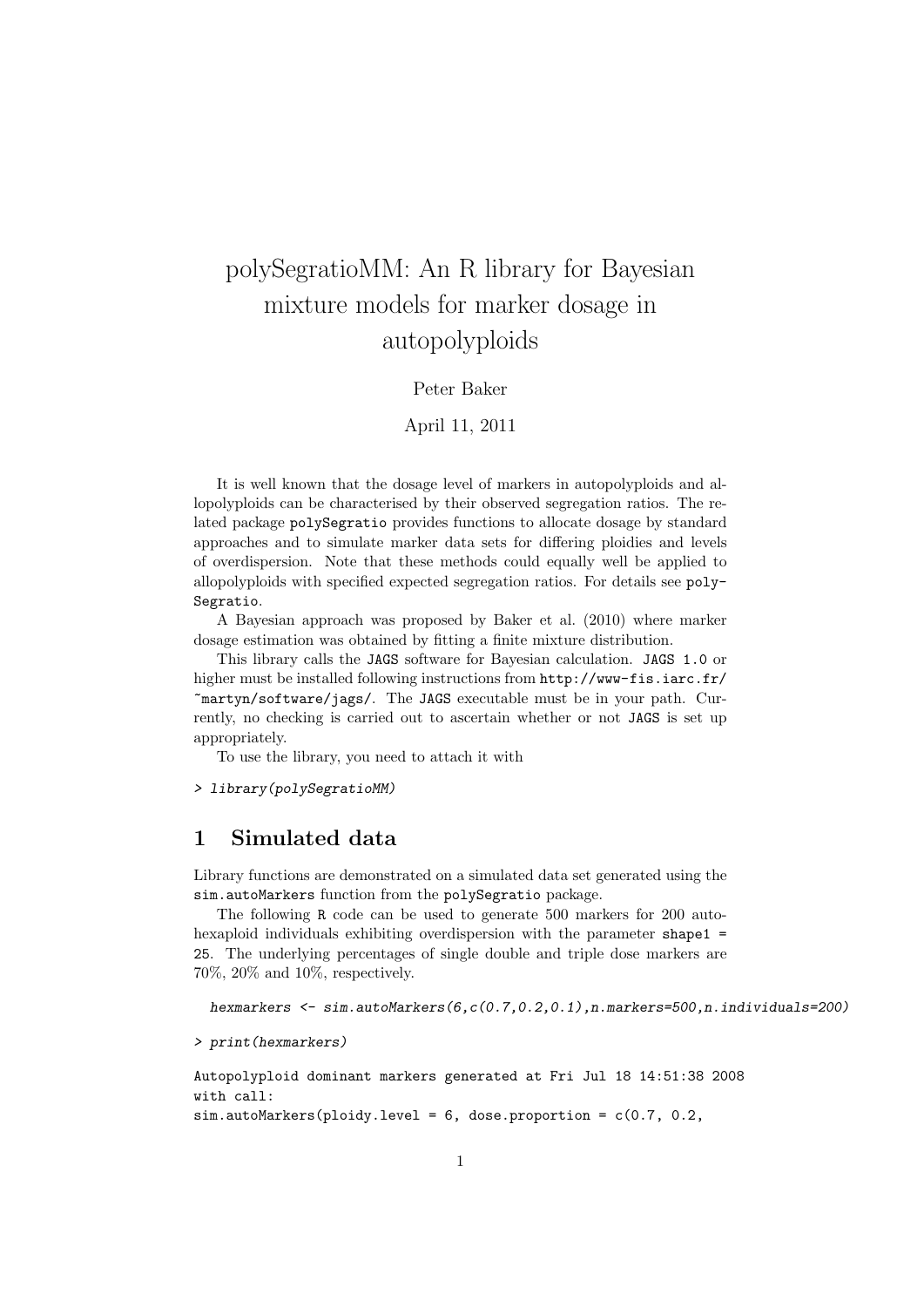$0.1$ , n.markers = 500, n.individuals = 200) Ploidy level is: 6 ( Hexaploid ) Parents were set as heterogeneous for the markers Theoretical segregation proportions: ratio.SD ratio.DD ratio.TD ploidy.level "0.5" "0.8" "0.95" "6" ploidy.name type.parents "Hexaploid" "heterogeneous" Proportions in each dosage class: SD DD TD 0.7 0.2 0.1 No. of markers generated from multinomial distribution: No.markers SD 346 DD 103 TD 51 Data were generated for 200 individuals with 500 markers A subset is: X.1 X.2 X.3 X.4 X.5 X.6 X.7 X.8 X.9 X.10 r n ratio dose M.1 1 0 0 1 0 1 0 1 1 1 108 200 0.54 SD M.2 0 1 1 1 0 1 0 1 0 1 102 200 0.51 SD M.3 1 0 0 1 0 0 0 1 1 1 103 200 0.515 SD M.4 1 1 1 1 1 0 0 0 1 0 97 200 0.485 SD M.5 0 0 1 1 0 0 1 1 0 1 99 200 0.495 SD M.6 1 1 0 0 0 0 0 0 0 0 103 200 0.515 SD M.7 1 1 0 0 0 1 0 0 1 1 101 200 0.505 SD M.8 1 1 1 1 1 1 0 0 0 1 102 200 0.51 SD M.9 0 1 1 1 1 0 0 1 1 0 110 200 0.55 SD M.10 1 0 1 0 1 1 1 0 1 1 108 200 0.54 SD

Note that the segregation ratios for simulated or real data may be extracted by using segregationRatios which sets up the appropriate objects for testing marker dosage and plotting or summarising the marker data.

#### > sr <- segregationRatios(hexmarkers\$markers)

For instance, as seen in Figure 1, segregation ratios may be plotted with

```
plotTheoretical(ploidy.level=6, seg.ratios=sr,
  expected.segratio=NULL, proportions=c(0.7,0.2,0.1),
  n.individuals=200)
```
On the other hand, consider a similar data set that exhibits overdispersion. This may be simulated as follows

hexmarkers.overdisp <- sim.autoMarkers(6,c(0.7,0.2,0.1),n.markers=500,n.individuals=200, overdispersion=TRUE, shape1=30)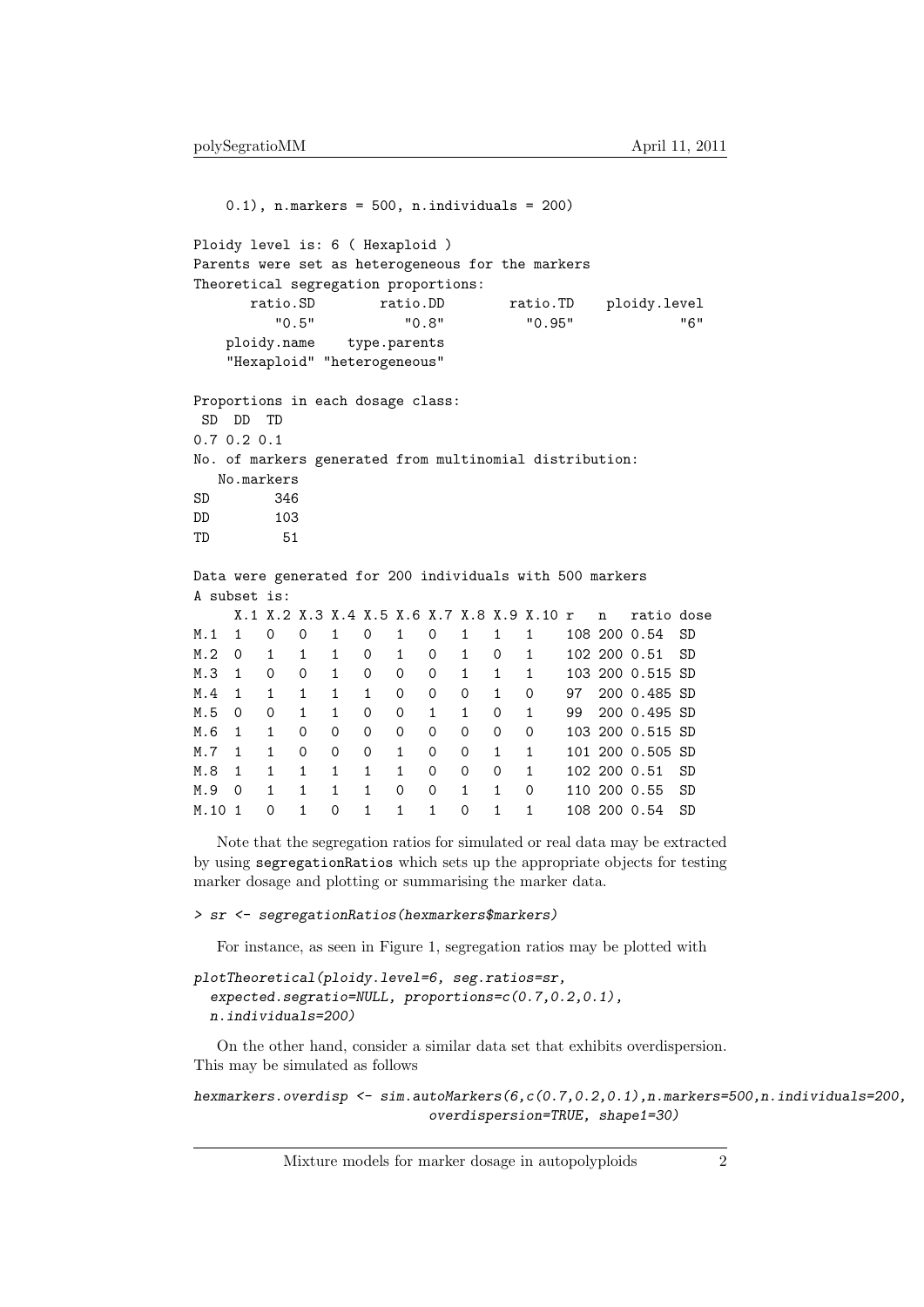

Figure 1: Segregation ratios of 500 simulated markers from 200 autohexaploid individuals. Percentages of single double and triple dose markers are 70%, 20% and 10%, respectively. Data were generated assuming no overdispersion.

#### > sr.overdisp <- segregationRatios(hexmarkers.overdisp\$markers)

The histogram of marker segregation ratios, which is a useful graphical method for identifying overdispersion or outliers, is seen in Figure 2. Note that, due to overdispersion the theoretical distribution is narrower than the observed data.

# 2 A Bayesian mixture model approach

For the *j*<sup>th</sup> marker  $j = 1...n$ , we assume the observed number  $r_j$  of dominant markers out of  $N_j$  lines follows a binomial distribution denoted  $Bin(N_j, PK)$ . If we knew the dosage *k* then, following Ripol et al. (1999), the expected value of *P<sup>k</sup>* may be written as

$$
P_k(k|m,x) = 1 - \frac{\binom{m-k}{mx}}{\binom{m}{mx}}, k = 0 \dots m/2
$$
 (1)

where *m* is the ploidy level or number of homologous chromosomes and the monoploid number  $x$  is the number of chromosomes in a basic set. Note that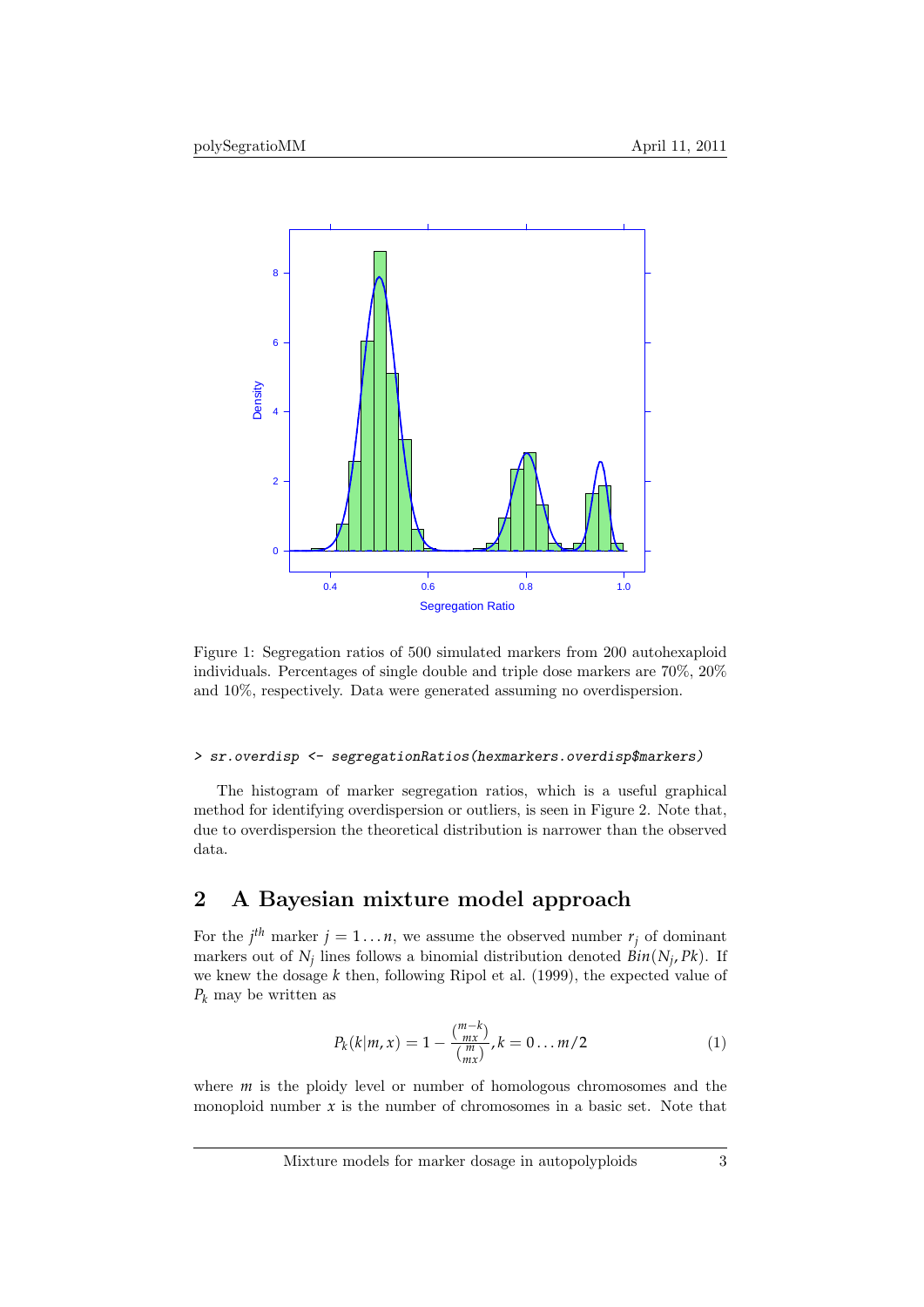

Figure 2: Segregation ratios of 500 simulated markers from 200 autohexaploid individuals. Percentages of single double and triple dose markers are 70%, 20% and 10%, respectively. Data were generated from the Beta–Binomial distribution assuming a shape parameter shape1 of 30.

for diploids  $m = 2$ , tetraploids  $m = 4$ , octaploids then  $m = 8$  and so on and also that if there are no marker data missing then *N<sup>j</sup>* is simply the number of progeny.

Since the dosage of each marker is unknown, we rely on the missing data representation of Dempster et al. (1977) and Tanner and Wong (1987) which is commonly adopted for MCMC computation in finite mixture models. An indicator variable  $z_i$  corresponding to unknown marker dosage class  $k$  is introduced where  $z_i = k$  if the marker has dose *k*. For the *K* components with  $K \leq m/2$ , consider the logit transformation of the true segregation proportions  $P_k$  for dose  $k, k = 1...K$ . The the logit transformed segregation ratio  $\omega_k$  is then

$$
\omega_k = \log(\frac{P_k}{1 - P_k}).\tag{2}
$$

Let  $z = (z_1 \dots z_n)^T$  be a vector of unknown dosages (labelled  $1, 2, \dots K$  corresponding to simplex, duplex, triplex markers and so on), then *r<sup>j</sup>* is binomially distributed with known size parameter  $N_i$  and unknown proportion parameter  $\omega_{Z_j}$  which is the segregation ratio for marker dosage  $z_j$ . Hence, given marker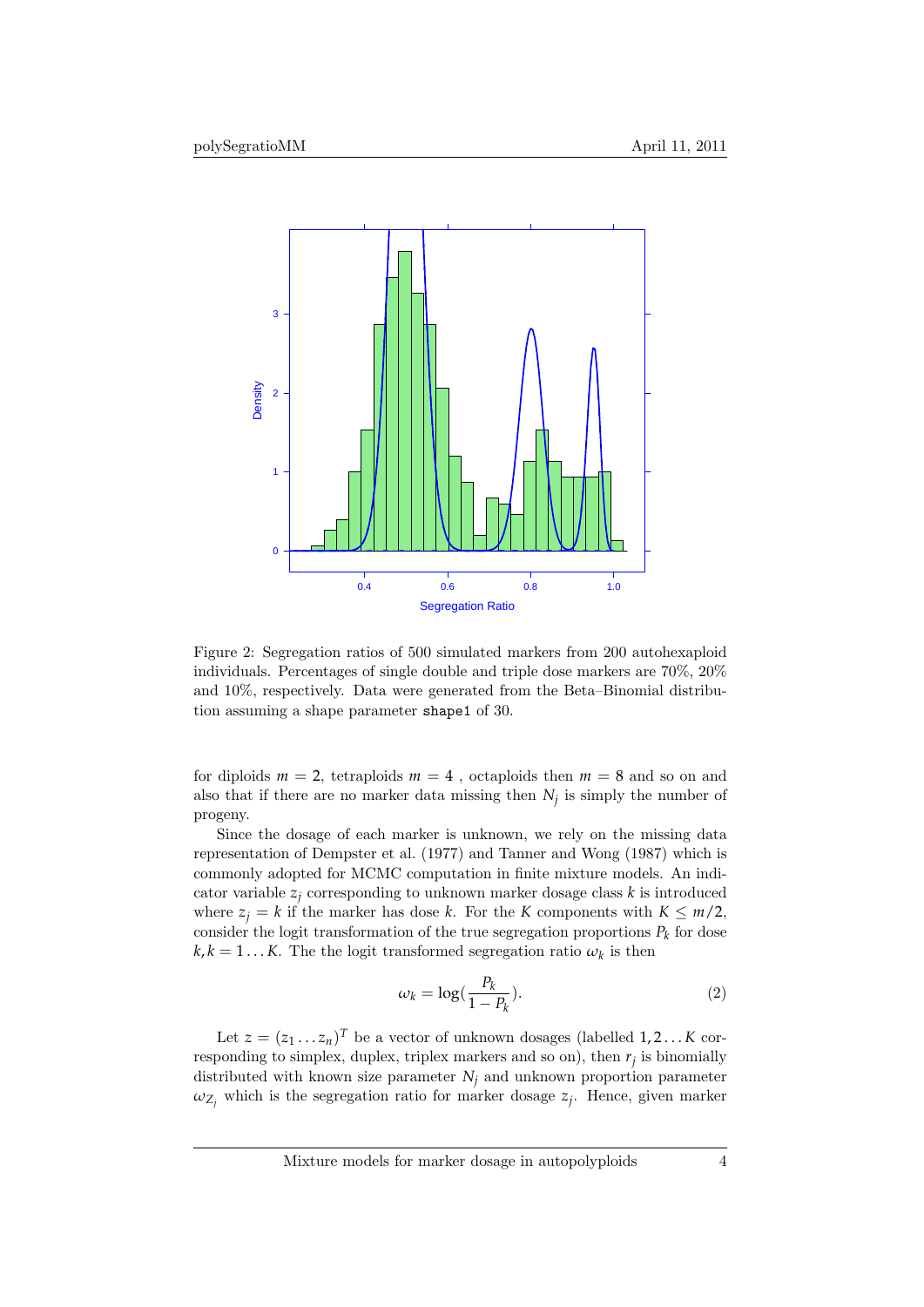dosage  $z_j$  then

$$
r_j|z_j \sim Bin\left(N_j, \omega_{Z_j}\right),
$$
  
where  

$$
logit(\omega_{Z_j}) = log(\frac{\omega_{Z_j}}{1 - \omega_{Z_j}}) \sim N(\mu_{Z_j}, \tau_{Z_j}^{-1})
$$
 (3)

where  $\mu_k$  and  $\tau_k$  are the mean and precision  $(\tau_k = 1/\sigma_k^2)$  of marker dosage class *k* on the logit scale.

Since the dosage is unknown, for the autohexaploid data generated here then for the logit $(\omega_{z_k})$  can be modelled as a finite mixture of 3 normals

$$
logit(\omega_{Z_j}) \sim \pi_1 N(\mu_1, \tau_1^{-1}) + \pi_2 N(\mu_2, \tau_2^{-1}) + \ldots + \pi_K N(\mu_K, \tau_K^{-1}) \qquad (4)
$$

where  $\mu_k$  is the mean and  $\tau_k$  is the precision of component *k* on the logit scale, and  $\pi_k$  are the mixing proportions of the three components with  $\sum_{k=1}^{K} \pi_k = 1$ . The probability density function  $f(x)$  of logit $(\omega_k)$  is

$$
f(x) = \sum_{k=1}^{K} \pi_k \phi(x | \mu_k, \tau_k^{-1})
$$
\n(5)

where  $\phi$  is the normal cumulative distribution function with parameters mean  $\mu_k$  and variance  $\sigma_k^2 = \tau_k^{-1}$ .

Simulation studies suggested that incorporating strong prior information, such as the expected distributions of Haldane (1930) provided the best method of allocating dosage. Further details may be found in Baker et al. (2010).

# 3 Specifying a model

A mixture model may be set up with setModel. By default, only two parameters are required, namely the ploidy.level or the number of homologous chromosomes set either as a numeric or as a character string and also n.components or the number of components for mixture model (less than or equal to maximum number of possible dosages). By default, strong priors are set by using the formulae of Haldane (1930) for the expected numbers and ratios of offspring for various parental configurations of autopolyploids.

For the autohexaploid data generated above, the models are set with

#### $> x.mod1 \leftarrow setModel(3, 6)$

The R object x.mod1 contains components describing aspects of the model such as the number of components, ploidy, expected segregation ratios and so on. Note that the str command is useful for displaying the internal structure of any R object.

## 4 Fitting a mixture model

While various options are available for fine tuning the MCMC process, the simplest way to fit a mixture model to allocate marker dosages is with the wrapper function runSegratioMM as follows: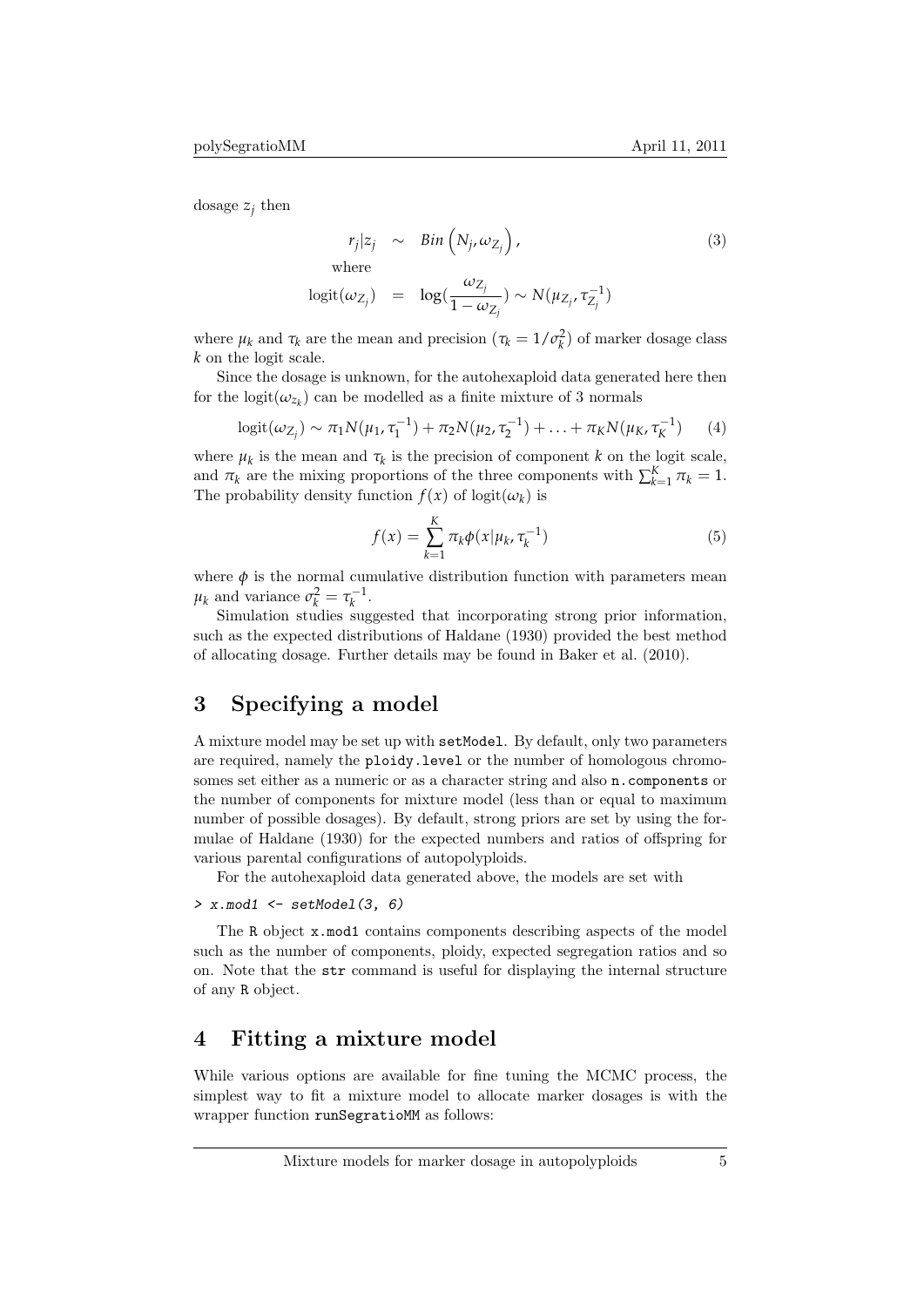#### mcmcHexRun <- runSegratioMM(sr.overdisp, x.mod1)

which automatically determines starting values, priors, length of burn in, number of iterations, and other parameters as well as producing summary statistics and diagnostic plots.

To run JAGS without producing plots then set the plots option to FALSE. For the overdispersed data running this command produced the following selected output. While selected output is printed here the simple command print(mcmcHexRun) whould produce the following output and more.

The summary of processing times:

```
> print(mcmcHexRun$run.jags)
```

```
CMD File: test.cmd
JAGS started at Fri Jul 18 14:51:41 2008
JAGS run completed successfully at Fri Jul 18 14:55:47 2008
Elapsed times:
  user system elapsed
  228.0 228.0 246.4
```
And summary statistics for the posterior distributions of selected parameters:

```
> print(mcmcHexRun$summary)
```

```
$statistics
```

```
Mean SD Naive SE Time-series SE
P[1] 0.72356 0.02064 0.0002919 0.0003616
P[2] 0.19709 0.01906 0.0002695 0.0005650
P[3] 0.07935 0.01336 0.0001890 0.0006636
mu[1] 0.02381 0.01696 0.0002398 0.0006163
mu[2] 1.54959 0.04421 0.0006253 0.0031491
mu[3] 3.16008 0.08879 0.0012557 0.0074792
sigma 0.27012 0.01215 0.0001718 0.0005203
```

```
$quantiles
```
2.5% 25% 50% 75% 97.5% P[1] 0.681698 0.70954 0.72439 0.73818 0.76208 P[2] 0.161445 0.18404 0.19643 0.20946 0.23651 P[3] 0.054776 0.07029 0.07876 0.08805 0.10753 mu[1] -0.008683 0.01177 0.02381 0.03529 0.05805 mu[2] 1.464629 1.51904 1.54875 1.57957 1.63693 mu[3] 2.995540 3.09972 3.15792 3.21625 3.34191 sigma 0.247668 0.26165 0.26998 0.27826 0.29443 \$start

```
[1] 0
```
\$end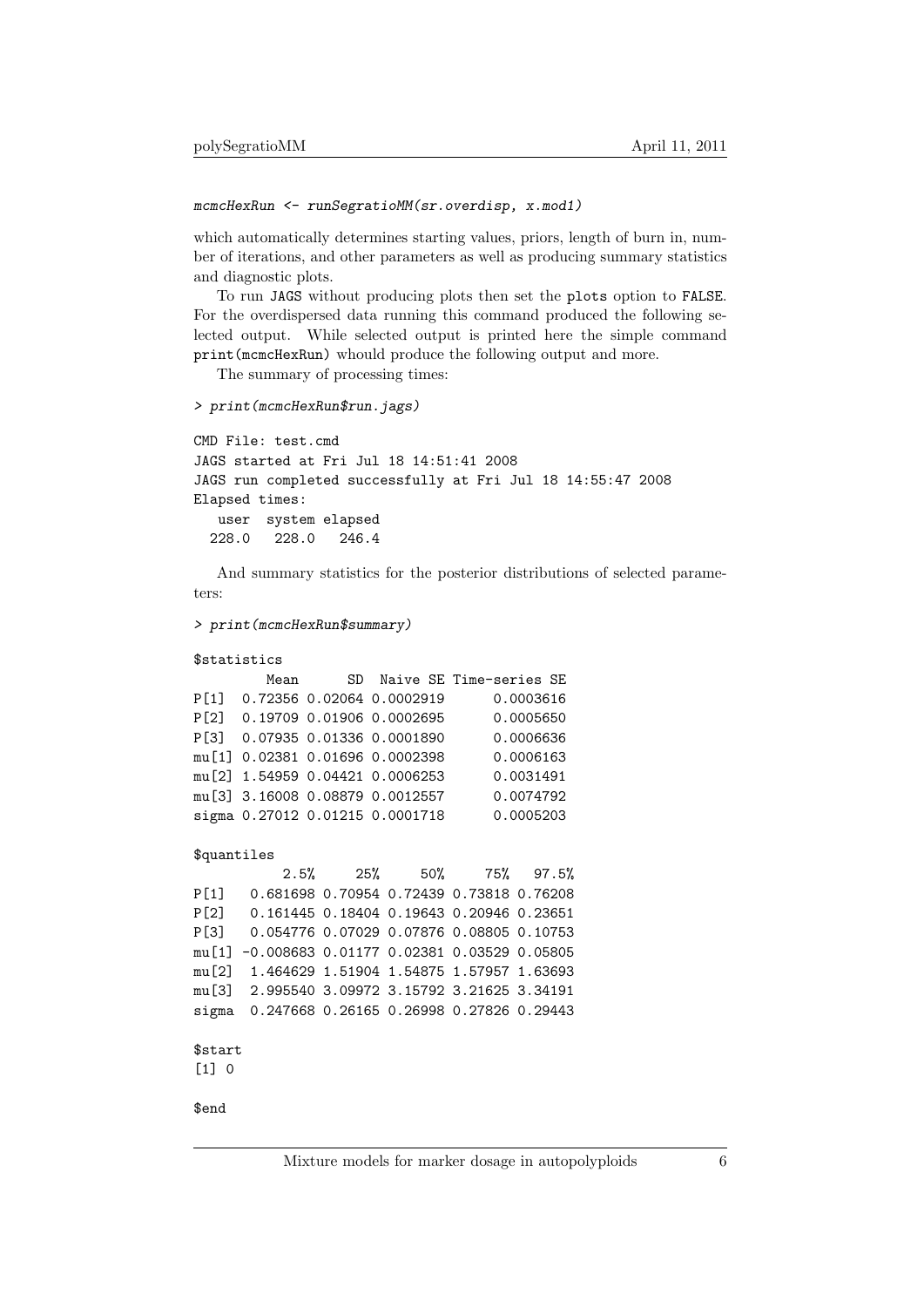[1] 4999 \$thin [1] 1 \$nchain [1] 1 attr(,"class") [1] "summarySegratioMCMC"

Note that MCMC convergence diagnostic output is produced automatically. Assessing convergence is crucial in MCMC and poor convergence may result in mis–allocated marker dosages. The diagnostic statistics indicate that convergence was achieved.

> print(mcmcHexRun\$diagnostics)

\$raftery \$raftery[[1]]

Quantile  $(q) = 0.025$ Accuracy  $(r) = +/- 0.005$ Probability (s) = 0.95

|           |     |            | Burn-in Total Lower bound | Dependence |  |  |
|-----------|-----|------------|---------------------------|------------|--|--|
|           | (M) | (N)        | (Nmin)                    | factor(I)  |  |  |
| P[1] 2    |     | 3803 3746  |                           | 1.020      |  |  |
| P[2] 2    |     | 3930 3746  |                           | 1.050      |  |  |
| $P[3]$ 2  |     | 3680 3746  |                           | 0.982      |  |  |
| $mu[1]$ 4 |     | 4713 3746  |                           | 1.260      |  |  |
| mu[2] 10  |     | 11010 3746 |                           | 2.940      |  |  |
| mu[3] 18  |     | 19611 3746 |                           | 5.240      |  |  |
| sigma 10  |     | 10754 3746 |                           | 2.870      |  |  |

```
$geweke
$geweke[[1]]
```

```
Fraction in 1st window = 0.1
Fraction in 2nd window = 0.5
  P[1] P[2] P[3] mu[1] mu[2] mu[3] sigma
```

```
1.3314 -1.9552 1.4159 1.7912 -0.7923 -0.9007 -1.0033
```
### \$heidel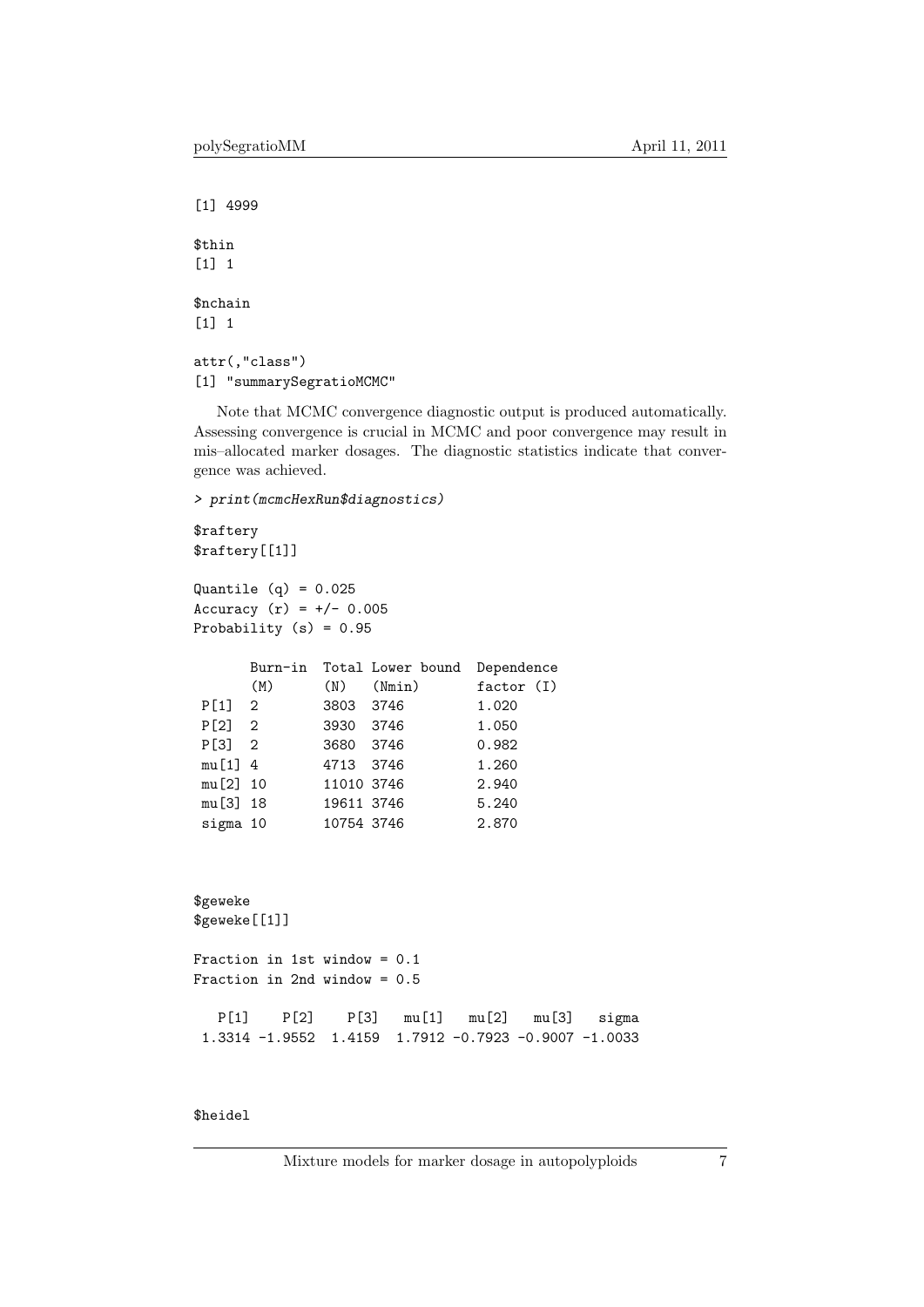```
$heidel[[1]]
```

|                                                                | Stationarity start                                                                                                                                                                                                                                                          |                 | p-value      |                              |              |              |   |   |                                           |
|----------------------------------------------------------------|-----------------------------------------------------------------------------------------------------------------------------------------------------------------------------------------------------------------------------------------------------------------------------|-----------------|--------------|------------------------------|--------------|--------------|---|---|-------------------------------------------|
|                                                                | test                                                                                                                                                                                                                                                                        | iteration       |              |                              |              |              |   |   |                                           |
|                                                                | P[1] passed                                                                                                                                                                                                                                                                 | $\mathbf{1}$    | 0.348        |                              |              |              |   |   |                                           |
|                                                                | P[2] passed                                                                                                                                                                                                                                                                 | $\mathbf{1}$    | 0.904        |                              |              |              |   |   |                                           |
|                                                                | P[3] passed                                                                                                                                                                                                                                                                 | $\mathbf{1}$    | 0.547        |                              |              |              |   |   |                                           |
|                                                                | mu[1] passed                                                                                                                                                                                                                                                                | $\mathbf{1}$    | 0.387        |                              |              |              |   |   |                                           |
|                                                                | mu[2] passed                                                                                                                                                                                                                                                                | $\mathbf{1}$    | 0.465        |                              |              |              |   |   |                                           |
|                                                                | mu[3] passed                                                                                                                                                                                                                                                                | $\mathbf{1}$    | 0.374        |                              |              |              |   |   |                                           |
|                                                                | sigma passed                                                                                                                                                                                                                                                                | $\mathbf{1}$    | 0.913        |                              |              |              |   |   |                                           |
|                                                                | Halfwidth Mean<br>test                                                                                                                                                                                                                                                      | Halfwidth       |              |                              |              |              |   |   |                                           |
|                                                                | P[1] passed                                                                                                                                                                                                                                                                 | 0.7236 0.000709 |              |                              |              |              |   |   |                                           |
|                                                                | P[2] passed                                                                                                                                                                                                                                                                 | 0.1971 0.001107 |              |                              |              |              |   |   |                                           |
|                                                                | P[3] passed                                                                                                                                                                                                                                                                 | 0.0794 0.001301 |              |                              |              |              |   |   |                                           |
|                                                                | mu[1] passed                                                                                                                                                                                                                                                                | 0.0238 0.001208 |              |                              |              |              |   |   |                                           |
|                                                                | mu[2] passed                                                                                                                                                                                                                                                                | 1.5496 0.006172 |              |                              |              |              |   |   |                                           |
|                                                                | mu[3] passed                                                                                                                                                                                                                                                                | 3.1601 0.014659 |              |                              |              |              |   |   |                                           |
|                                                                | sigma passed                                                                                                                                                                                                                                                                | 0.2701 0.001020 |              |                              |              |              |   |   |                                           |
|                                                                |                                                                                                                                                                                                                                                                             |                 |              |                              |              |              |   |   |                                           |
| \$hpd<br>\$hpd[[1]]<br>P[1]<br>[1] 0.95                        | lower<br>0.68391 0.76365<br>P[2] 0.15950 0.23382<br>P[3] 0.05438 0.10695<br>mu[1] -0.01018 0.05593<br>mu[2] 1.46539 1.63737<br>mu[3] 2.99198 3.33813<br>sigma 0.24697 0.29359<br>attr(, "Probability")<br>And finally, summaries of marker dosage allocations are produced: | upper           |              |                              |              |              |   |   |                                           |
|                                                                | > print (mcmcHexRun\$doses)                                                                                                                                                                                                                                                 |                 |              |                              |              |              |   |   |                                           |
|                                                                |                                                                                                                                                                                                                                                                             |                 |              |                              |              |              |   |   |                                           |
|                                                                | Dosages for chain: 1<br>Thresholds set at:                                                                                                                                                                                                                                  |                 |              |                              |              |              |   |   |                                           |
|                                                                | $[1]$ 0.50 0.60 0.70 0.80 0.90 0.95 0.99                                                                                                                                                                                                                                    |                 |              |                              |              |              |   |   |                                           |
| A random sample of posterior probabilities and classifications |                                                                                                                                                                                                                                                                             |                 |              |                              |              |              |   |   |                                           |
|                                                                | <b>SD</b><br>DD                                                                                                                                                                                                                                                             |                 |              |                              |              |              |   |   | TD 0.5 0.6 0.7 0.8 0.9 0.95 0.99 maxPostP |
| M.26                                                           | 1.0000 0.0000 0.0000                                                                                                                                                                                                                                                        |                 | $\mathbf{1}$ | $\mathbf{1}$<br>$\mathbf{1}$ | 1            | 1            | 1 | 1 | 1                                         |
| M.31                                                           | 1.0000 0.0000 0.0000                                                                                                                                                                                                                                                        |                 | $\mathbf{1}$ | $\mathbf{1}$<br>$\mathbf{1}$ | $\mathbf{1}$ | 1            | 1 | 1 | 1                                         |
|                                                                | M.86 1.0000 0.0000 0.0000                                                                                                                                                                                                                                                   |                 | 1            | $\mathbf{1}$<br>$\mathbf{1}$ | $\mathbf{1}$ | $\mathbf{1}$ | 1 | 1 | $\mathbf{1}$                              |

Mixture models for marker dosage in autopolyploids  $\qquad \qquad 8$ 

M.100 1.0000 0.0000 0.0000 1 1 1 1 1 1 1 1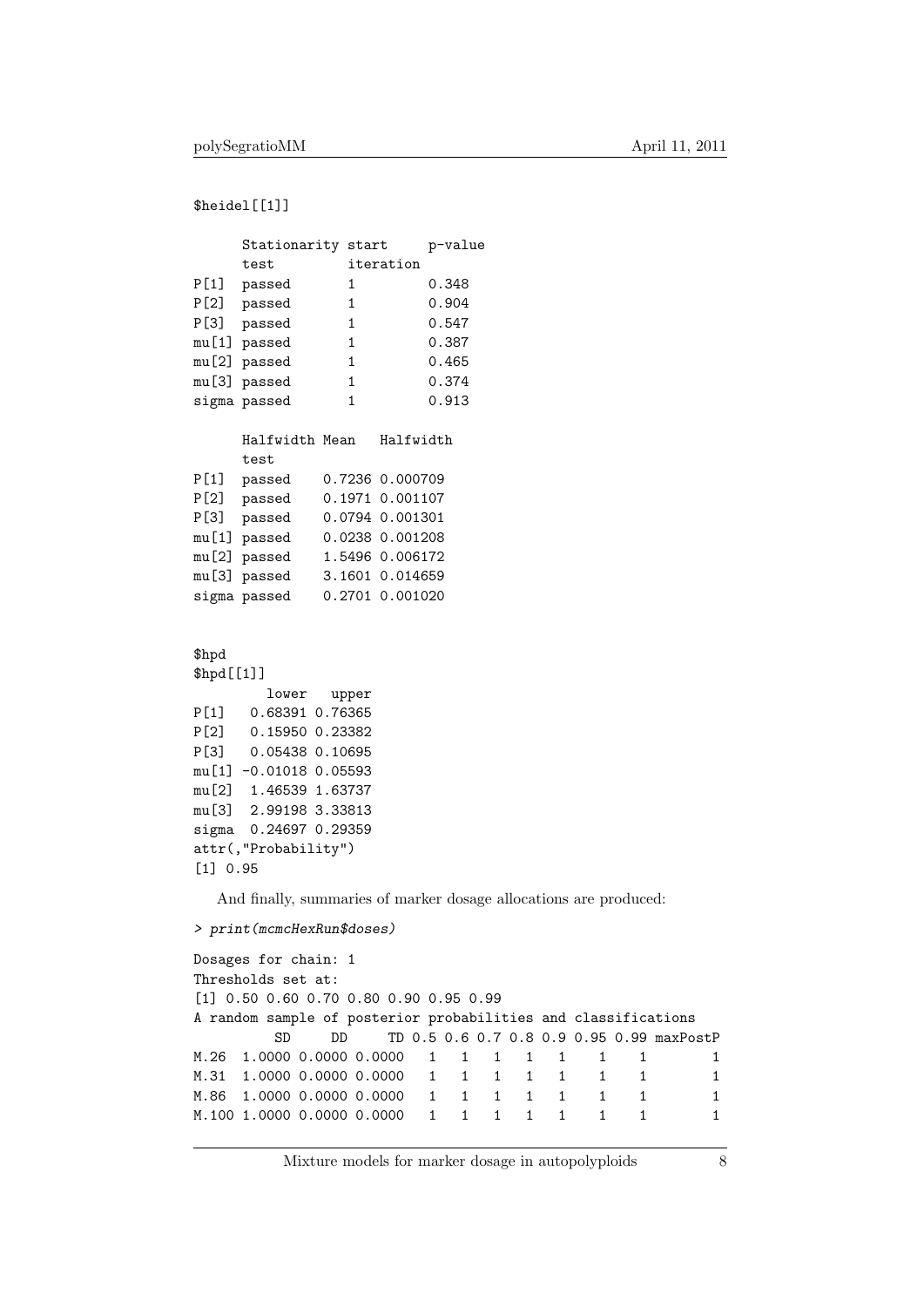|           |                   | M.105 0.9998 0.0002 0.0000                                         |       | $\mathbf{1}$                | $\mathbf{1}$   | $\mathbf{1}$   | $\mathbf{1}$ | $\mathbf{1}$   | $\mathbf{1}$         | $\mathbf{1}$ | 1            |
|-----------|-------------------|--------------------------------------------------------------------|-------|-----------------------------|----------------|----------------|--------------|----------------|----------------------|--------------|--------------|
|           |                   | M.129 1.0000 0.0000 0.0000                                         |       | $\mathbf{1}$                | $\mathbf{1}$   | $\mathbf{1}$   | $\mathbf{1}$ | $\mathbf{1}$   | $\mathbf{1}$         | $\mathbf{1}$ | 1            |
|           |                   | M.165 1.0000 0.0000 0.0000                                         |       | $\mathbf{1}$                | $\mathbf{1}$   | $\mathbf{1}$   | $\mathbf{1}$ | $\mathbf{1}$   | $\mathbf{1}$         | 1            | 1            |
|           |                   | M.250 0.5302 0.4698 0.0000                                         |       | $\mathbf{1}$                |                |                | $\cdot$      |                | $\ddot{\phantom{0}}$ | $\bullet$    | $\mathbf{1}$ |
|           |                   | M.252 1.0000 0.0000 0.0000                                         |       | $\mathbf{1}$                | $\mathbf{1}$   | $\mathbf{1}$   | $\mathbf{1}$ | $\mathbf{1}$   | $\mathbf{1}$         | 1            | $\mathbf{1}$ |
|           |                   | M.269 1.0000 0.0000 0.0000                                         |       | $\mathbf{1}$                | $\mathbf{1}$   | $\mathbf{1}$   | $\mathbf{1}$ | $\mathbf{1}$   | $\mathbf{1}$         | $\mathbf{1}$ | $\mathbf{1}$ |
|           |                   | M.279 1.0000 0.0000 0.0000                                         |       | $\mathbf{1}$                | $\mathbf{1}$   | $\mathbf{1}$   | $\mathbf{1}$ | $\mathbf{1}$   | 1                    | 1            | $\mathbf{1}$ |
|           |                   | M.292 1.0000 0.0000 0.0000                                         |       | $\mathbf{1}$                | $\mathbf{1}$   | $\mathbf{1}$   | $\mathbf{1}$ | $\mathbf{1}$   | $\mathbf{1}$         | $\mathbf{1}$ | $\mathbf{1}$ |
|           |                   | M.308 0.9998 0.0002 0.0000                                         |       | $\mathbf{1}$                | $\mathbf{1}$   | $\mathbf{1}$   | $\mathbf{1}$ | $\mathbf{1}$   | 1                    | $\mathbf{1}$ | 1            |
|           |                   | M.311 1.0000 0.0000 0.0000                                         |       | $\mathbf{1}$                | $\mathbf{1}$   | $\mathbf{1}$   | $\mathbf{1}$ | $\mathbf{1}$   | $\mathbf{1}$         | 1            | 1            |
|           |                   | M.342 1.0000 0.0000 0.0000                                         |       | $\mathbf{1}$                | $\mathbf{1}$   | $\mathbf{1}$   | $\mathbf{1}$ | $\mathbf{1}$   | $\mathbf{1}$         | 1            | 1            |
|           |                   | M.396 0.0000 0.9848 0.0152                                         |       | $\mathcal{D}_{\mathcal{L}}$ | 2              | $\overline{2}$ | 2            | $\overline{2}$ | 2                    |              | 2            |
|           |                   | M.403 0.0002 0.9998 0.0000                                         |       | $\overline{2}$              | $\overline{2}$ | $\overline{2}$ | 2            | $\overline{2}$ | $\mathbf{2}$         | 2            | $\mathbf{2}$ |
|           |                   | M.413 0.0144 0.9856 0.0000                                         |       | $\mathfrak{D}$              | $\overline{2}$ | $\overline{2}$ | 2            | $\overline{2}$ | 2                    |              | 2            |
|           |                   | M.467 0.0000 0.0016 0.9984                                         |       | 3                           | 3              | 3              | 3            | 3              | 3                    | 3            | 3            |
|           |                   | M.489 0.0000 0.0002 0.9998                                         |       | 3                           | 3              | 3              | 3            | 3              | 3                    | 3            | 3            |
|           |                   | Maximum posterior probabilities for 500 markers                    |       |                             |                |                |              |                |                      |              |              |
|           |                   | Min. 1st Qu. Median                                                |       | Mean 3rd Qu.                |                |                |              | Max.           |                      |              |              |
|           | 0.502             | 1.000                                                              | 1.000 | 0.980                       |                | 1.000          |              | 1.000          |                      |              |              |
|           |                   | Proportion of genes classified using maximum posterior probability |       |                             |                |                |              |                |                      |              |              |
| <b>SD</b> | DD                | TD                                                                 |       |                             |                |                |              |                |                      |              |              |
|           | 0.724 0.194 0.082 |                                                                    |       |                             |                |                |              |                |                      |              |              |
|           |                   | Total proportion of markers classified: 1                          |       |                             |                |                |              |                |                      |              |              |

Call: dosagesJagsMix(mcmc.mixture = read.jags, jags.control = jags.control,

seg.ratio = seg.ratios)

Note that simply plotting mcmcHexRun will produce a histogram of segregation proportions and the fitted model but that other plots are easily produced.

When the plots option of runSegratioMM is set to the default value of TRUE, numerous plots are produced including trace and density plots from the CODA package. These may also be extracted manually but the process is somewhat more complicated. For instance to obtain trace and density plots for the parameters  $p_1$ ,  $\mu_1$ ,  $\sigma_1$  and for the 140<sup>th</sup> marker, as shown in Figure 3, then CODA may be used directly by following command.

plot(mcmcHexRun\$mcmc.mixture\$mcmc.list[[1]][,c("P[1]","mu[1]","sigma","T[140]")])

The histogram of segregation proportions with fitted and theoretical values shown in Figure 4 may be obtained by setting the theoretical option to TRUE as follows.

print(plot(mcmcHexRun, theoretical=TRUE))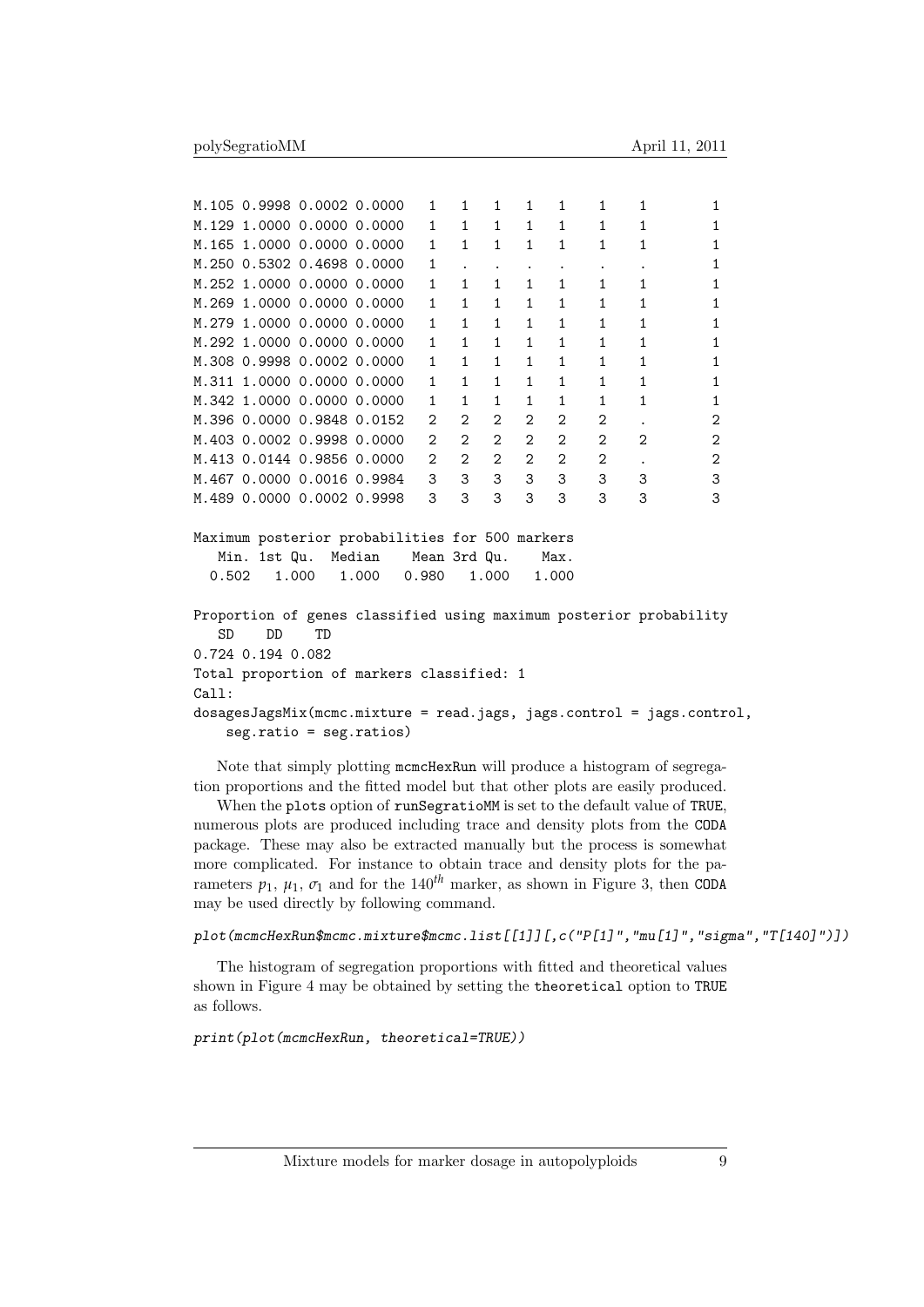NULL



Figure 3: Trace and posterior density plots for the parameters parameters  $p_1$ ,  $\mu_1$ ,  $\sigma_1$  and for the 140<sup>th</sup> marker for the overdispersed data.

# 5 Assigning marker dosage

Marker dosages allocations may be obtained directly from the object mcmcHexRun. The dosage with maximum posterior probability is simply mcmcHexRun\$doses\$max.post.dosage. A more conservative allocation is obtained by using mcmcHexRun\$doses\$dosage[,"0.8"] whereby the dosage with posterior probability over 0.8 is employed. For instance, to tabulate the number of markers (including those not allocated a dosage which are labelled NA) the table command can be employed.

```
> cat("Employing maximum posterior probability\n")
Employing maximum posterior probability
> table(Dose = mcmcHexRun$doses$max.post.dosage, exclude = NULL)
Dose
   1 2 3 <sub>NA</sub></sub>
 362 97 41 0
> cat("Employing posterior probability > 0.8\n")
```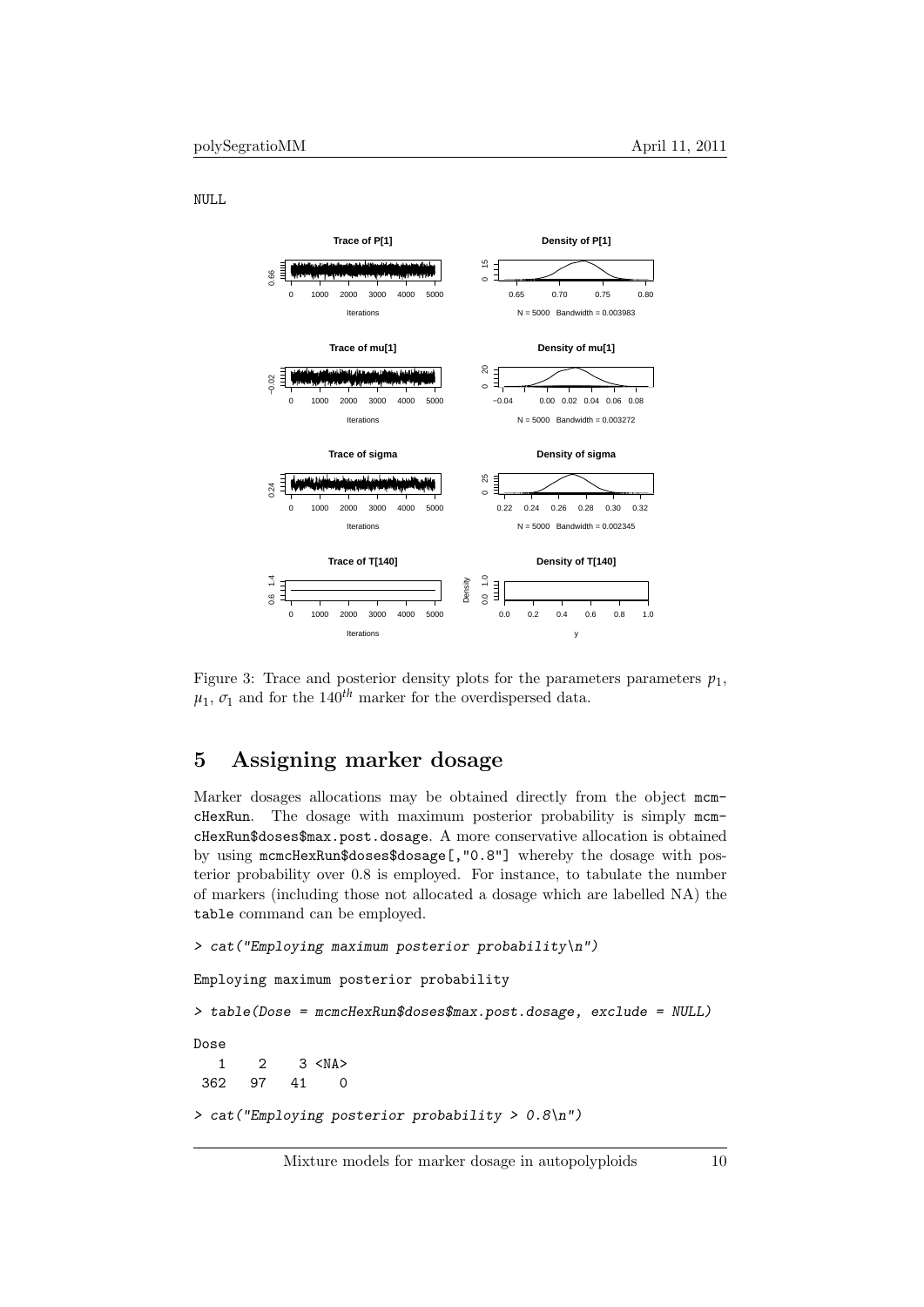```
Warning: component proportions normalised, now:
  P[1] P[2] P[3]
0.72356 0.19709 0.07935
```


Figure 4: Fitted (blue) and theoretical (red) distributions for simulated segregation ratios with overdispersion for 500 markers from 200 individuals.

```
Employing posterior probability > 0.8
> table(Dose = mcmcHexRun$doses$dosage[, "0.8"], exclude = NULL)
Dose
  1 2 3 <NA>
358 89 34 19
```
And of course since the data were simulated we can compare the estimated and true dosages obtained as hexmarkers.overdisp\$true.doses\$dosage via cross tabulation. Doses can also be obtained for the standard  $\chi^2$  test by using the test.segRatio command from the polySegratio library.

```
> cat("Employing theChi squared test\n")
Employing theChi squared test
> dose.chi <- test.segRatio(sr.overdisp, ploidy.level = 6)
> table(Chi2Dose = dose.chi$dosage, True = hexmarkers.overdisp$true.doses$dosage,
      exclude = NULL
```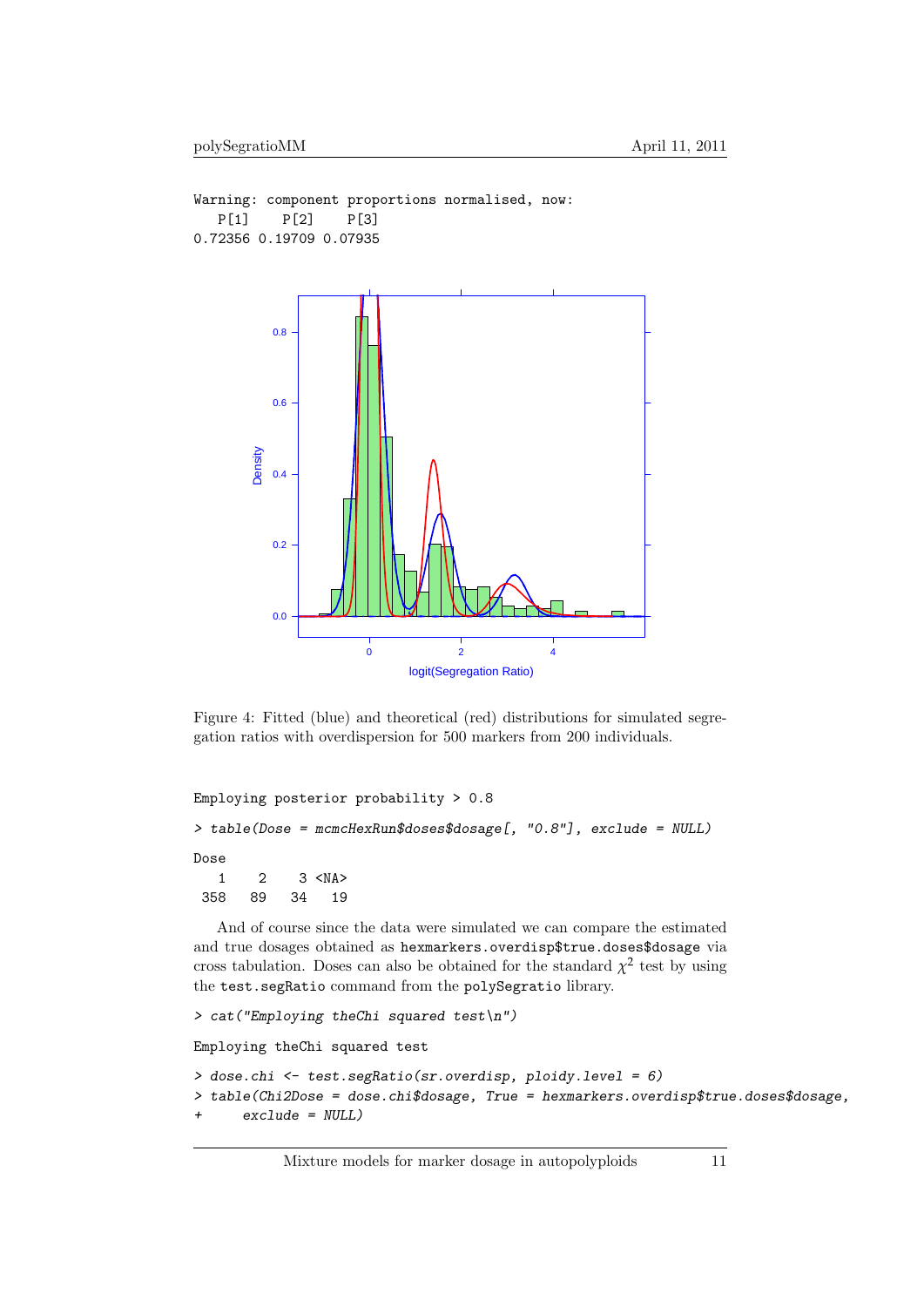```
True
Chi2Dose 1 2 3 <NA>
   1 223 2 0 0
   2 0 54 5 0
   3 0 3 27 0
   <NA> 130 39 17 0
> cat("Employing maximum posterior probability\n")
Employing maximum posterior probability
> table(MixtureDose = mcmcHexRun$doses$max.post.dosage,
+ True = hexmarkers.overdisp$true.doses$dosage, exclude = NULL)
         True
MixtureDose 1 2 3 <NA>
      1 353 9 0 0
      2 0 86 11 0
      3 0 3 38 0
      \langle NAS \rangle 0 0 0 0
> cat("Employing posterior probability > 0.8\n")
Employing posterior probability > 0.8
> table(MixtureDose = mcmcHexRun$doses$dosage[, "0.8"],
+ True = hexmarkers.overdisp$true.doses$dosage, exclude = NULL)
         True
MixtureDose 1 2 3 <NA>
      1 352 6 0 0
      2 0 78 11 0
      3 0 2 32 0
      <NA> 1 12 6 0
```
These tables show that far fewer markers are allocated a dosage using the standard  $\chi^2$  test than by the mixture model. Fewer markers were misclassified using a posterior probability threshold of 0.8 rather than the maximum posterior probability as a basis for allocating dosage.

# References

- Baker, P., Jackson, P., and Aitken, K. (2010). Bayesian estimation of marker dosage in sugarcane and other autopolyploids. TAG Theoretical and Applied Genetics, 120(8):1653–1672.
- Dempster, A. P., Laird, N. M., and Rubin, D. B. (1977). Maximum likelihood from incomplete data via the EM algorithm (with discussion). Journal of the Royal Statistical Society B, 39:1–38.